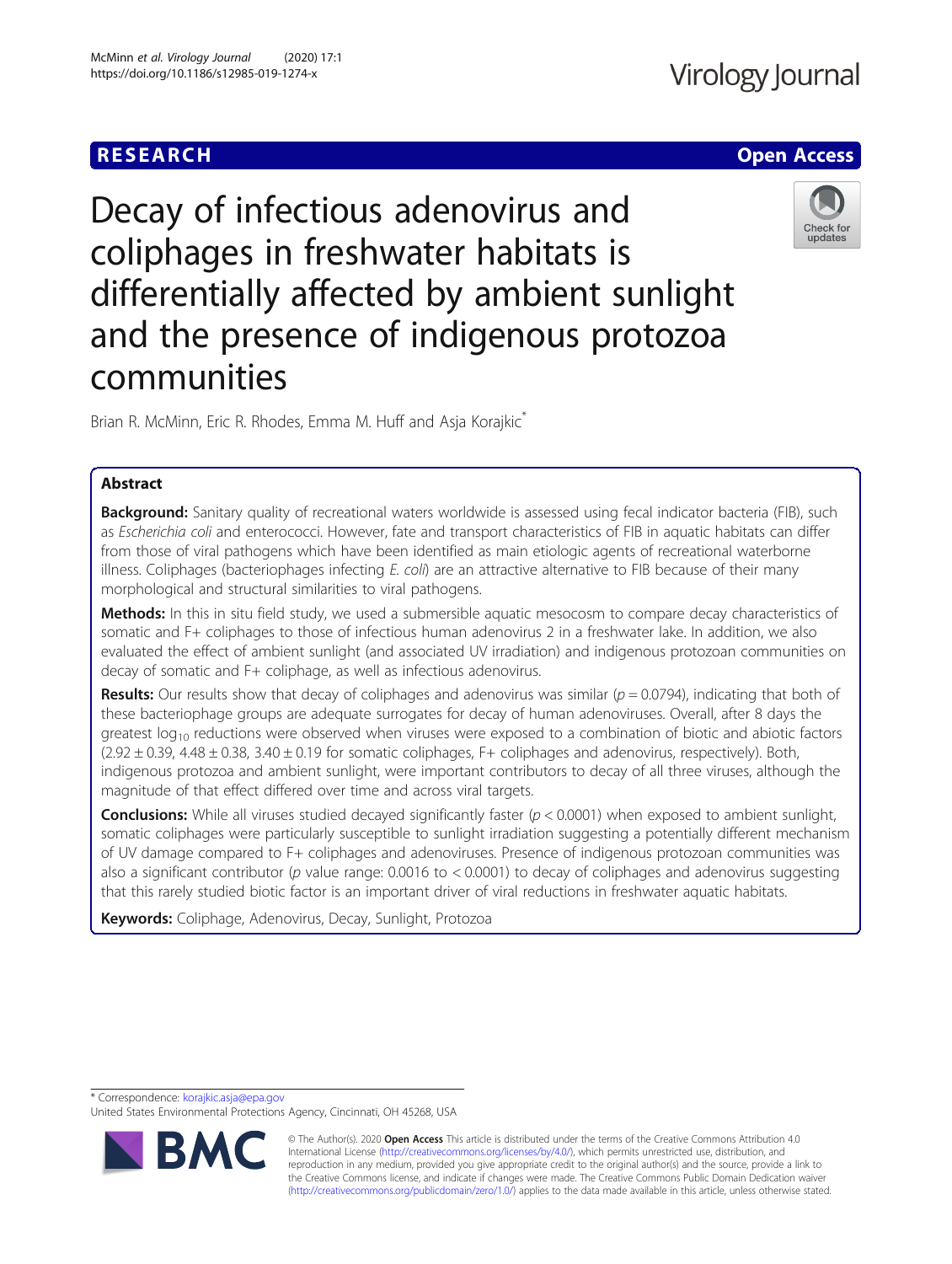## Introduction

Bacteriophages have a long history of use as model organisms in the realm of molecular biology such as the investigation of the transfer of genes, mechanisms of gene repression and activation, and various gene therapy applications [[1](#page-8-0)]. While bacteriophages have been the subject of research efforts for many years [\[2](#page-8-0), [3\]](#page-8-0), there has been a renewed interest in recent years for practical applications in both public and environmental health arenas. In addition to a growing interest in using bacteriophages as tools to combat antibiotic resistant bacteria [[4](#page-8-0)–[7\]](#page-8-0), there has been a recent effort to develop recreational water quality criteria for Escherichia coli infecting bacteriophages (i.e. somatic and F+ coliphages) [[8\]](#page-8-0).

Coliphages have been used routinely in many monitoring programs (e.g. ground water, aquaculture practices, water reuse, biosolids)  $[9-11]$  $[9-11]$  $[9-11]$  $[9-11]$  $[9-11]$  and rationale for their inclusion in recreational water quality assessment [\[8](#page-8-0), [12](#page-8-0)] is that their persistence in aquatic habitats can more closely resemble that of viral pathogens because of many morphological and structural similarities [[13\]](#page-8-0). While sanitary quality of recreational waters is routinely assessed through enumeration of fecal indicator bacteria (FIB, such as E. coli and enterococci), recent reports identifying viral pathogens as leading causes of recreational waterborne diseases outbreaks [\[14](#page-8-0)–[17\]](#page-8-0) combined with known differences in fate and transport between FIB and viruses  $[18–23]$  $[18–23]$  $[18–23]$  $[18–23]$  $[18–23]$  highlights the need to evaluate suitability of viral indicators to predict pathogen decay in environmental waters.

Although removal of FIB and viruses through primary and secondary wastewater treatment processes is similar [[24](#page-8-0)–[27](#page-8-0)], viruses are reported to display a greater resilience to wastewater disinfection practices compared to FIB [[28](#page-8-0)–[31](#page-8-0)], allowing them to enter recreational waters through treated wastewater discharge. In contrast, others have shown that reduction of coliphages and viral pathogens through wastewater treatment processes is comparable [[18](#page-8-0), [32\]](#page-8-0) suggesting that they are similarly affected by exposure to different physical and chemical stressors (e.g. chlorination, UV, peracetic acid, etc). While frequent co-occurrence of coliphages and viral pathogens in environmental waters [[33](#page-8-0)–[39](#page-8-0)], often in the absence of FIB, implies a similar response to various biotic and abiotic environmental stressors, field studies examining this are rare.

Some studies investigating drivers of decay for both coliphage and viral pathogens have suggested that their response to certain environmental stressors is similar. For example, both groups tend to persist longer at lower temperatures [\[40](#page-8-0)–[43\]](#page-9-0) and in freshwater as compared to marine waters [\[44](#page-9-0)–[46\]](#page-9-0). On the other hand, while decay of infectious coliphages is accelerated when exposed to ambient and simulated sunlight [[44,](#page-9-0) [47](#page-9-0)–[51](#page-9-0)], the

response of pathogenic viruses is more ambiguous [[50](#page-9-0)–[52\]](#page-9-0) and possibly influenced by laboratory measurement strategies (infectious viruses enumerated on mammalian cell cultures versus molecular approaches such as qPCR enumerating viral nucleic acids) [[52](#page-9-0), [53](#page-9-0)]. Even less is known about the potential effect of biotic stressors, such as protozoan predation, on decay of both coliphages and viral pathogens. Greater decay in the presence of indigenous microbiota has been demonstrated for FIB and some bacterial pathogens [\[54](#page-9-0)–[57\]](#page-9-0), but analogous information is needed for viruses.

Factors impacting viral persistence in natural systems are difficult to simulate, necessitating an experimental design that closely mimics natural conditions. To address these research gaps, we employed a submersible aquatic mesocosm (SAM) to study decay of coliphages (somatic and F+) and infectious adenoviruses in a freshwater lake under in situ conditions. We also investigated the effect of indigenous protozoan communities and ambient sunlight to better understand the biotic and abiotic factors impacting the decay of viruses in natural aquatic environment.

## Materials and methods

#### Experimental design

Ambient water  $({\sim} 15 \, {\rm L})$  was collected from William H. Harsha Lake (Batavia, OH: 39.0252°N, − 84.1303° W). Immediately after collection, 50% of the sample was passed through a 0.80 μm filter to remove indigenous protozoa. Filtration of water to remove protozoa is a common method and more effective than other techniques such as chemical treatments [[58](#page-9-0)–[62\]](#page-9-0). To minimize any changes in microbial populations, filtered and unfiltered water was stored in dark at 4 °C until the beginning of the experiment  $( $48 \text{ h}$ ). In order to closely$ mimic ambient conditions by in situ incubation (at William H. Harsha Lake), a SAM was used to conduct the study. The SAM was constructed as previously described [[54,](#page-9-0) [63](#page-9-0)–[66](#page-9-0)] and samples were contained using regenerated cellulose dialysis bags (75 mm flat width, 13–14 kD pore size molecular weight cut-off, Spectrum Labs, Rancho Dominguez, CA). The first day of the experiment, both filtered and unfiltered ambient water was spiked with somatic and F+ coliphages and adenovirus and stirred for 15 min to ensure proper distribution of the spikes within the sample. Measured portions of either spiked filtered or spiked unfiltered ambient water (200 mL) were used to fill each dialysis bag. One half of the dialysis bags containing each water type was attached at the top portion (approximately 2–5 cm below the water surface for the light exposure treatment), while the other half was placed at the bottom portion (approximately 25–30 cm below the water surface underneath the heavy-duty black plastic tarp for shaded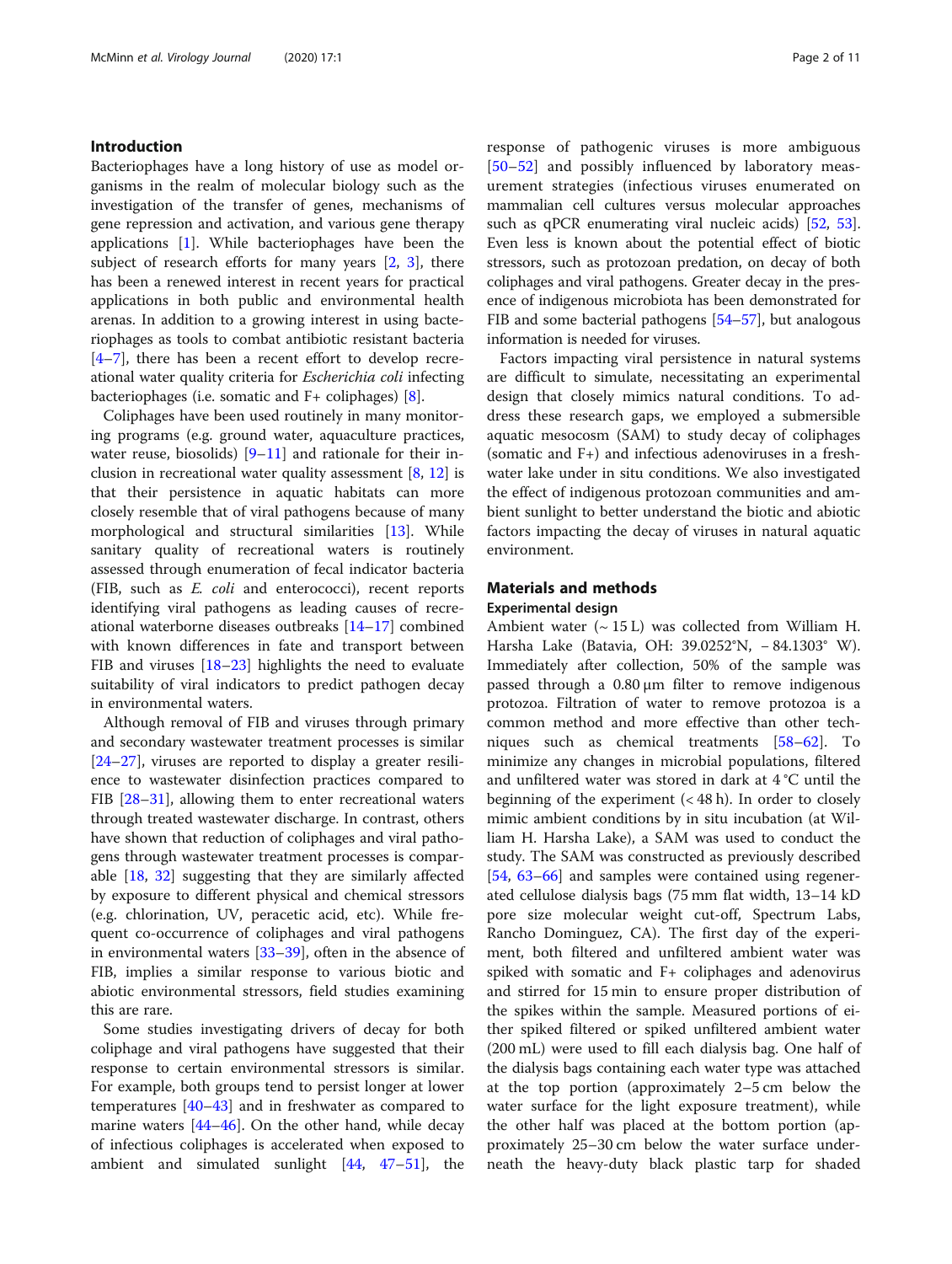treatment). For the study, four different treatments were as follows: A: exposure to ambient sunlight and indigenous microbiota including protozoa (top level, unfiltered water), B: exposure to indigenous microbiota including protozoa, (bottom level, unfiltered water), C: exposure to ambient sunlight only (top level, filtered water) and D: exposure to neither variable (bottom level, filtered water). During each sampling event, triplicate dialysis bags for each treatment were processed for the enumeration of somatic and F+ coliphages, as well as infectious adenovirus (as described below). Concentrations of all viruses were obtained immediately after the inoculum preparation (day 0) and after one and eight days of exposure. Two additional time points (days 3 and 5) were processed for both coliphage types.

#### Bacteriophage enumeration

Somatic and F+ coliphage were enumerated using double agar layer (DAL) procedure, as previously described [[67\]](#page-9-0). If necessary, decimal dilution series were prepared using 1X phosphate buffered saline solution (PBS: 0.0425 g/L KH<sub>2</sub>PO<sub>4</sub> and 0.4055 g/L of MgCl<sub>2</sub>; pH 7.2 Sigma Aldrich, St. Louis, MO). Briefly, 1 mL of sample was added to 5 mL of "molten" top tryptic soy agar (TSA) layer (0.7% agar) containing 0.1% of appropriate antibiotic stock solution (100 μg/ mL nalidixic acid for somatic and 15 μg/ mL streptomycin/ampicillin for F+ coliphage) (Fisher Scientific, Waltham, MA), followed by addition of  $200 \mu l$  of appropriate *E. coli* host (CN-13) ATCC#700609 [somatic] of Famp ATCC#700891 [F+], American Type Culture Collection, Manassas, VA) in mid-log growth phase. The soft agar overlay mixture was mixed and poured on bottom agar TSA plates (1.5% agar and containing 0.1% of appropriate antibiotic stock solution). Plates were incubated at 37 °C for 16–18 h. The following day characteristic plaque forming units (PFU) for each coliphage type were enumerated and data were expressed as PFU per 1 ml. Method blank (sample substituted with 1X PBS) and media sterility negative controls were performed on each day of the experiment. For the duration of the study, no plaques were observed on any of the negative controls indicating absence of contamination.

## Adenovirus enumeration

Human lung cells (A549, ATCC® CCL-185) were propagated in Dulbecco's Minimum Essential Medium (DMEM high glucose with HEPES, Greiner, Monroe, NC) supplemented with 10% fetal calf serum (Fisher Scientific) and 1% sodium pyruvate (Fisher Scientific) under 5%  $CO<sub>2</sub>$  atmosphere and at 37 °C. Test cultures of A549 cells were planted and grown to 90% confluency for 4 days in  $25 \text{ cm}^2$  filter capped flasks at  $37 \text{ °C}$  using a maintenance medium (as described above) except: 1) the addition of antibiotic-antimycotic solution (1% v/v, Fisher Scientific) and 2) reduced fetal calf serum amount of 2% v/v. Prior to inoculation with samples, test cultures were washed with 10 mL of Earle's Balanced Salt Solution per flask (EBSS, Fisher Scientific) supplemented with 1% antibiotic-antimycotic solution. Decimal dilution series of samples were created using 1X PBS and five replicate flasks per dilution were utilized. In addition, ten negative control flasks (containing 10 mL of 1X PBS instead of the sample) were ran with each sample batch. Following inoculation, flasks were placed on a rocker for 90 min to allow for viral attachment/infection to occur. Flasks were then supplemented with 10 mL of maintenance medium and incubated at 37 °C for 3 weeks  $[68]$  $[68]$ . During the incubation time, flasks were examined weekly for the formation of cytopathic effects (CPE). Concentrations of adenovirus were estimated using EPA's Most Probable Number (MPN) calculator Version 2.0 [\(https://cfpub.epa.gov/si/si\\_public\\_record\\_](https://cfpub.epa.gov/si/si_public_record_report.cfm?Lab=NERL&dirEntryId=309398) [report.cfm?Lab=NERL&dirEntryId=309398](https://cfpub.epa.gov/si/si_public_record_report.cfm?Lab=NERL&dirEntryId=309398)). Resulted are reported as MPN per 1 mL.

#### Virus spike preparation

Primary treated wastewater was collected from a local wastewater treatment plant and used as a source of somatic and F+ coliphages. Briefly, 10 mL of wastewater was syringe filtered (0.22 μm pore size) and added to 100 mL of mid-log culture of appropriate E. coli host. The inoculated host cultures were incubated at 37 °C for 16-18 h, followed by centrifugation  $(3800 \times g, 15 \text{ min})$  and syringe filtration  $(0.22 \mu m)$  pore size). The resulting coliphage stocks were titered using DAL as described above and stored in dark at  $4^{\circ}$ C until the beginning of the experiment  $({\sim} 24 \text{ h})$ .

Human adenovirus 2 (ATCC® VR-846) was obtained from ATCC and propagated in A549 cells to generate higher titers. Briefly, A549 cells were infected with adenovirus as described above for the samples. Following the development of CPE (typically in  $\lt$  a week), cells underwent three freeze-thaw cycles, followed by centrifugation at 2500 x g for 30 min to pellet cellular debris. The supernatant was syringe filtered  $(0.22 \mu m)$  pore size), titered (as described above for cell culture samples) and stored in dark at  $4^{\circ}C$  until the beginning of the experiment.

#### Visible light and temperature measurements

For the duration of the study, hourly light intensity ( $lum/ft<sup>2</sup>$ ) and temperature (°C) measurements were recorded at both upper and lower SAM levels using HOBO® UA 002–08 data loggers (Onset Computer Corporation, Bourne, MA). The temperature at the top level  $(16.67 \pm 1.18 \degree C)$  was slightly higher (paired t-test,  $p = 0.0394$ ) compared to the bottom level  $16.59 \pm 0.88$  °C),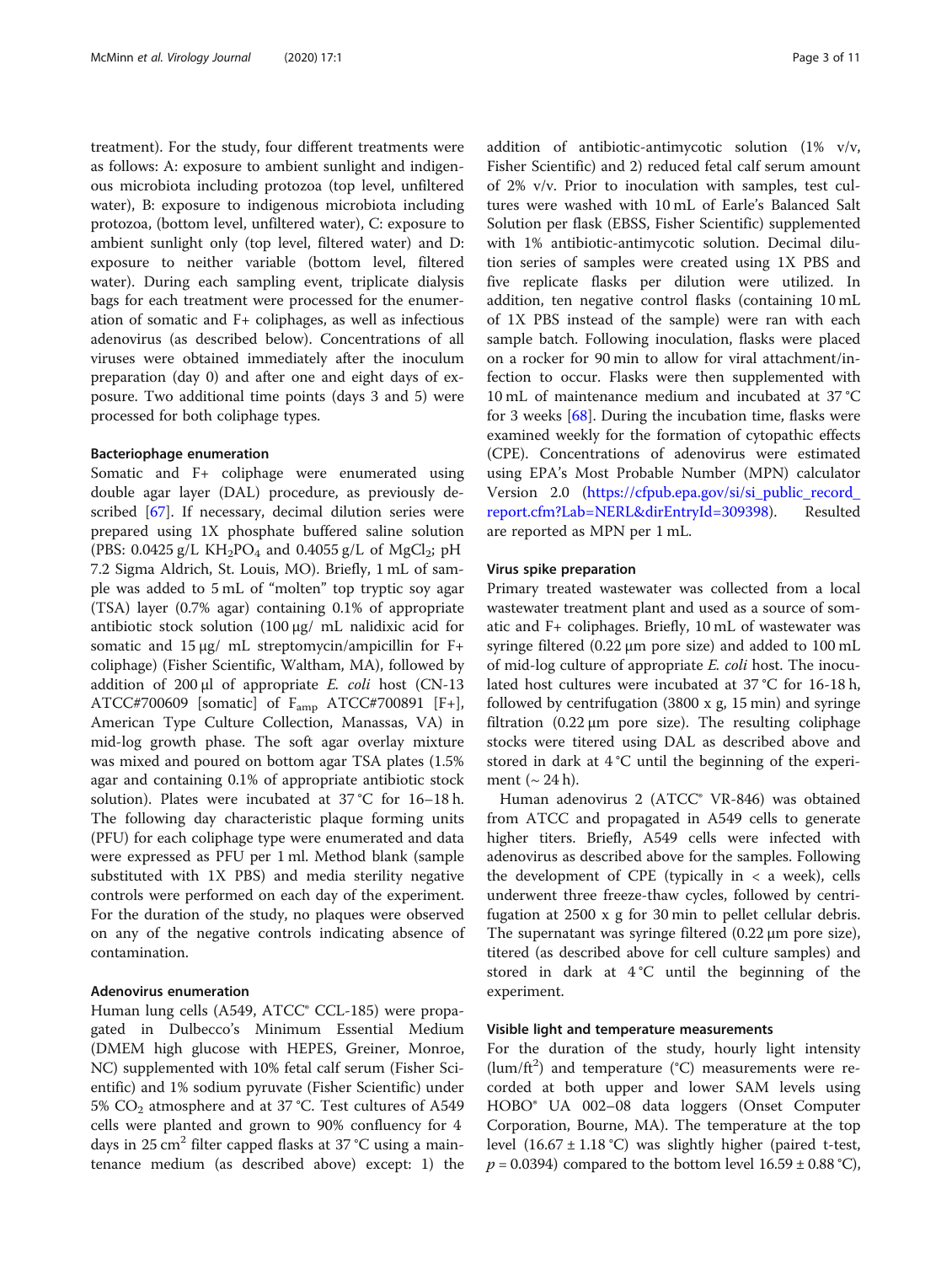<span id="page-3-0"></span>but the light intensity was considerably greater (paired ttest,  $p < 0.0001$ ) at the top  $(54.34 \pm 146.73 \text{ lum/ft}^2)$  compared to the bottom level  $(9.47 \pm 19.15 \text{ lum/ft}^2)$ .

## Data analysis

All concentration data were  $log_{10}$  transformed prior to data analyses.  $Log<sub>10</sub>$  reductions were calculated by subtracting concentrations obtained on day "n" (where "n" represents days 1, 3, 5 or 8) from concentration at the beginning of the experiment (day 0). GraphPad Prism version 7.01 (GraphPad Software, La Jolla, CA) was used to conduct a two-way analysis of variance (ANOVA with interactions) with Tukey's multiple comparison test to evaluate the effects of two factors (indigenous microbiota including protozoa and sunlight) on decay. This software was also used to conduct the paired t-tests, one-way ANOVA and Pearson product momentum correlation to assess significant differences in light temperature measurements, across different virus measurements and to identify potential correlations trends in decay patterns, respectively.

#### Results

### Decay characteristics in freshwater environment

Overall, average  $log_{10}$  reduction on days one and eight for all treatments was greatest for adenovirus  $(1.48 \pm$ 0.99), followed by F+  $(0.79 \pm 1.53)$  and somatic  $(0.61 \pm 1.53)$ 1.21) coliphages, although these differences were not statistically significant ( $p = 0.0794$ ). After 8 days, exposure to sunlight and indigenous microbiota (Treatment A) resulted in the greatest decay for all three organisms ( $log_{10}$  reductions of  $2.92 \pm 0.39$ ,  $4.48 \pm 0.38$ ,  $3.41 \pm 0.19$ for somatic coliphages, F+ coliphages and adenovirus, respectively) (Table 1, Figs [1,](#page-4-0) [2](#page-4-0) and [3](#page-5-0)). Exposure to sunlight only (Treatment C) resulted in  $log_{10}$  reductions of  $2.31 \pm 0.20$ ,  $1.17 \pm 0.01$  and  $1.54 \pm 0.24$  for somatic coliphages, F+ coliphages and adenovirus respectively, while shaded treatments (Treatments B and D) typically yielded the least decay  $(log_{10}$  range:  $0.05-1.11)$ (Table 1, Figs [1](#page-4-0), [2](#page-4-0) and [3](#page-5-0)). Decay pattern of all viruses was strongly correlated ( $r^2$  range: 0.754–0.881, p value range:  $0.0002$  - <  $0.0001$ ), although it was the most noticeable for F+ coliphage and adenoviruses  $(r^2 =$ 0.881,  $p < 0.0001$ ).

## Effect of experimental variables on decay of somatic coliphages

After 1 day of exposure, neither variable (ambient sunlight and protozoan grazing) had a significant effect on decay, and  $log_{10}$  reductions for all treatments were negligible. Over the course of the next 48 h (day three), unfiltered treatments containing indigenous protozoa exhibited greater decay ( $log_{10}$  reduction values:  $1.17 \pm 0.04$  and  $1.40 \pm 0.12$ ; (Treatments A and B, respectively) compared to filtered treatments  $\left($  < 1 log<sub>10</sub> reduction; Treatments C and D) (Table 1, Fig. [2\)](#page-4-0). While presence of protozoa was the only significant variable affecting decay at day three (Table [2\)](#page-5-0) and contributing  $\sim$  86% to variation in the data set, the interaction between variables was also significant  $(p = 0.0026)$  indicating that the effect of protozoa was dependent on sunlight exposure (Table [2\)](#page-5-0). Forty-eight hours later (day five), effects of protozoa began to diminish (Fig. [1,](#page-4-0) Table 1), and sunlight irradiation became the dominant factor affecting the decay  $(log_{10}$  reduction values:  $1.34 \pm 0.17$  and  $1.66 \pm 0.19$  and for Treatments A and C, respectively) and contributing  $\sim$  94% to the observed variation in decay (Table [2\)](#page-5-0). At day eight, which was the final time point, solar irradiation continued to be the dominant factor  $($   $\sim$  95% contribution to the observed variability in the dataset) and was the only influential

Table 1 Log<sub>10</sub> reduction values for somatic coliphage, F+ coliphage and adenovirus. Treatments: A (exposure to sunlight and indigenous microbiota including protozoa), B (exposure to only indigenous microbiota including protozoa), C (exposure to sunlight only), D (exposure to neither)

| Organism   | Time point | Treatment        |                   |                  |                  |  |
|------------|------------|------------------|-------------------|------------------|------------------|--|
|            |            | A                | B                 |                  | D                |  |
| Somatic    |            | $-0.10 \pm 0.17$ | $-0.20 \pm 0.09$  | $-0.09 \pm 0.05$ | $-0.13 \pm 0.13$ |  |
|            | 3          | $1.17 \pm 0.04$  | $1.40 \pm 0.12$   | $0.81 \pm 0.05$  | $0.70 \pm 0.04$  |  |
|            | 5          | $1.34 \pm 0.17$  | $0.18 \pm 0.02$   | $1.66 \pm 0.19$  | $0.20 \pm 0.13$  |  |
|            | 8          | $2.92 \pm 0.39$  | $0.05 \pm 0.03$   | $2.32 \pm 0.20$  | $0.14 \pm 0.00$  |  |
| $F+$       |            | $-0.06 \pm 0.10$ | $-0.10 \pm 0.21$  | $-0.08 \pm 0.08$ | $0.12 \pm 0.18$  |  |
|            | 3          | $1.62 \pm 0.22$  | $1.14 \pm 0.17$   | $0.88 \pm 0.09$  | $1.00 \pm 0.14$  |  |
|            | 5          | $3.16 \pm 0.11$  | $-0.06 \pm 0.18$  | $0.65 \pm 0.11$  | $0.29 \pm 0.15$  |  |
|            | 8          | $4.48 \pm 0.38$  | $0.19 \pm 0.05$   | $1.17 \pm 0.01$  | $0.39 \pm 0.15$  |  |
| Adenovirus |            | $0.81 \pm 0.00$  | 1.23 <sup>a</sup> | $1.04 \pm 0.51$  | $0.99 \pm 1.20$  |  |
|            | 8          | $3.41 \pm 0.19$  | $1.00 \pm 0.22$   | $1.54 \pm 0.24$  | $1.11 \pm 0.10$  |  |

<sup>a</sup>Single sample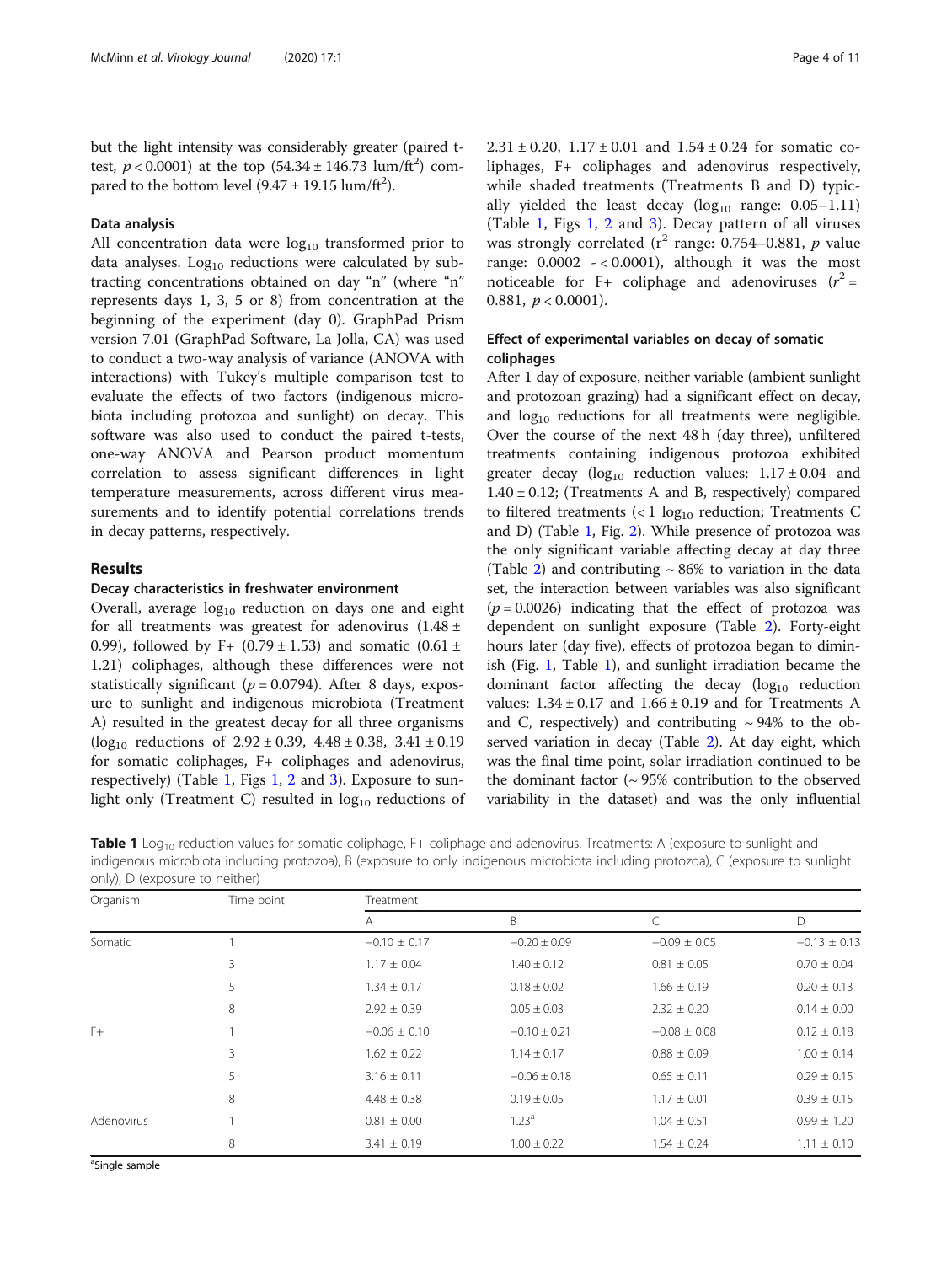<span id="page-4-0"></span>

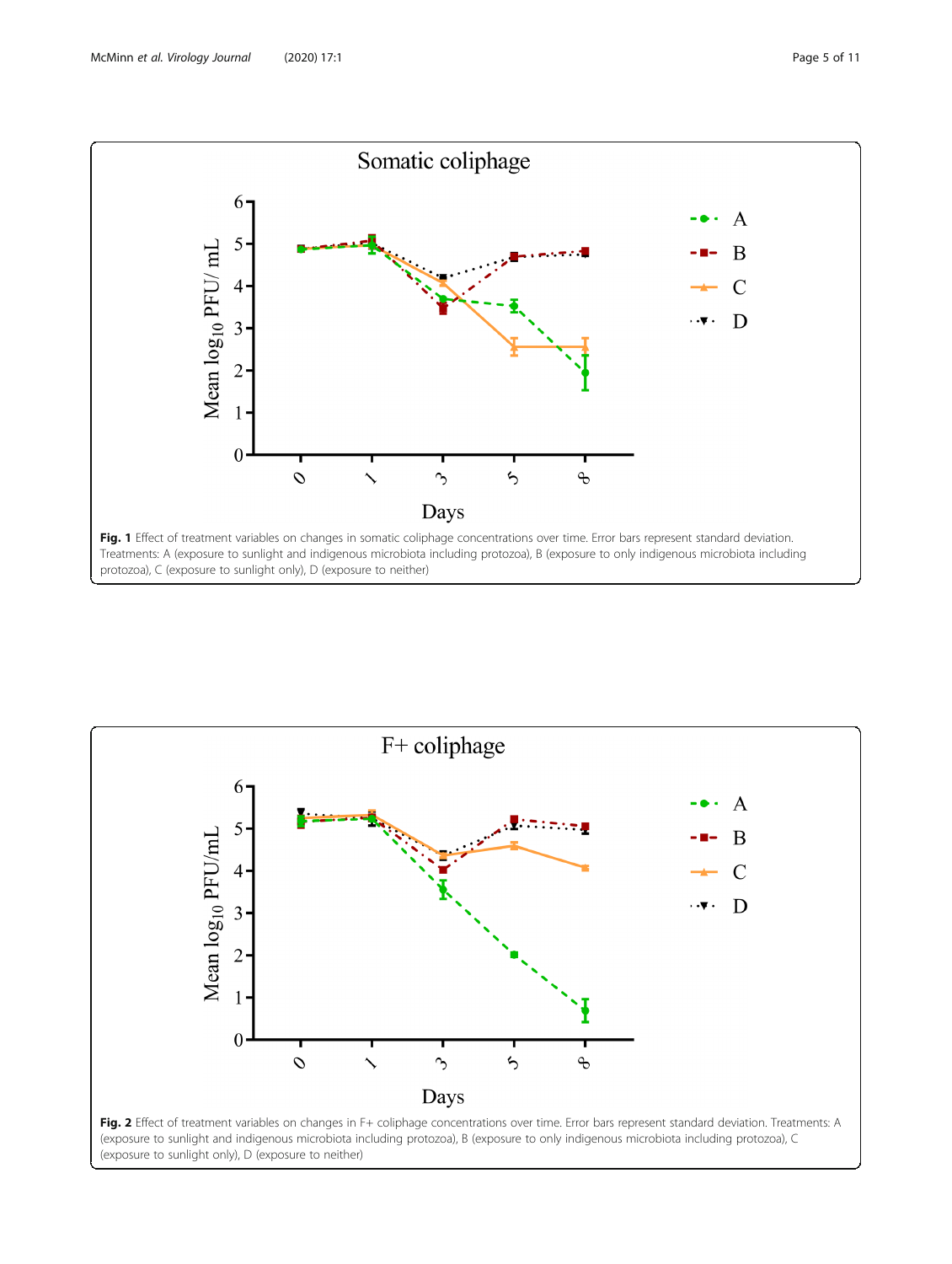<span id="page-5-0"></span>

variable (Table 2) causing the  $log_{10}$  reduction values of  $2.92 \pm 0.39$  and  $2.32 \pm 0.20$  for Treatments A and C, respectively (Table [1,](#page-3-0) Fig. [1](#page-4-0)).

## Effect of experimental variables on decay of F+ coliphages

Similar to somatic coliphages, decay of F+ coliphages was minimal within the first 24 h of exposure and neither variable had significant effect on decay (Tables [1](#page-3-0)

and 2, Fig. [2\)](#page-4-0). At day three, 48 h later, exposure to indigenous microbiota had a significant effect on decay contributing  $\sim$  50% to the observed variations in the data set with minimal interactions (Table 2).

The greatest decay occurred in Treatment A (exposure to sunlight and biota;  $log_{10}$  1.62 ± 0.22), followed by Treatment B (exposure to biota only;  $log_{10} 1.14 \pm 0.17$ ) and finally Treatments C and D (exposure to sun only and exposure to neither variable;  $< 1.00 \log_{10}$  reduction

Table 2 Two-way ANOVA with Tukey's post-hoc test of treatment effects during each time point. Statistically significant values are bolded

| Organism   | Time            | Sun       |                             | Protozoa  |                             | Interaction |                             |
|------------|-----------------|-----------|-----------------------------|-----------|-----------------------------|-------------|-----------------------------|
|            | point<br>(days) | $p$ value | % contribution <sup>a</sup> | $p$ value | % contribution <sup>a</sup> | $p$ value   | % contribution <sup>a</sup> |
| Somatic    |                 | 0.3330    | 11.03                       | 0.5509    | 4.027                       | 0.6883      | 1.799                       |
|            | 3               | 0.1793    | 1.045                       | < 0.0001  | 86.18                       | 0.0026      | 8.913                       |
|            | 5               | < 0.0001  | 94.13                       | 0.0793    | 1.552                       | 0.1092      | 1.248                       |
|            | 8               | < 0.0001  | 95.28                       | 0.0796    | 0.9771                      | 0.0259      | 1.805                       |
| $F+$       | 1               | 0.3738    | 7.364                       | 0.2977    | 10.3                        | 0.2033      | 15.93                       |
|            | 3               | 0.0917    | 8.448                       | 0.0016    | 49.88                       | 0.0130      | 23.26                       |
|            | 5               | < 0.0001  | 49.63                       | < 0.0001  | 18.06                       | < 0.0001    | 31.47                       |
|            | 8               | < 0.0001  | 50.31                       | < 0.0001  | 18.91                       | < 0.0001    | 24.13                       |
| Adenovirus |                 | 0.7955    | 1.843                       | 0.9957    | 0.0008                      | 0.7477      | 2.853                       |
|            | 8               | < 0.0001  | 49.23                       | 0.0001    | 18.86                       | < 0.0001    | 23.89                       |

<sup>a</sup>Percent contribution to variability in the dataset

All of the boldface entries in Table 2 are significant at an alpha level of 0.05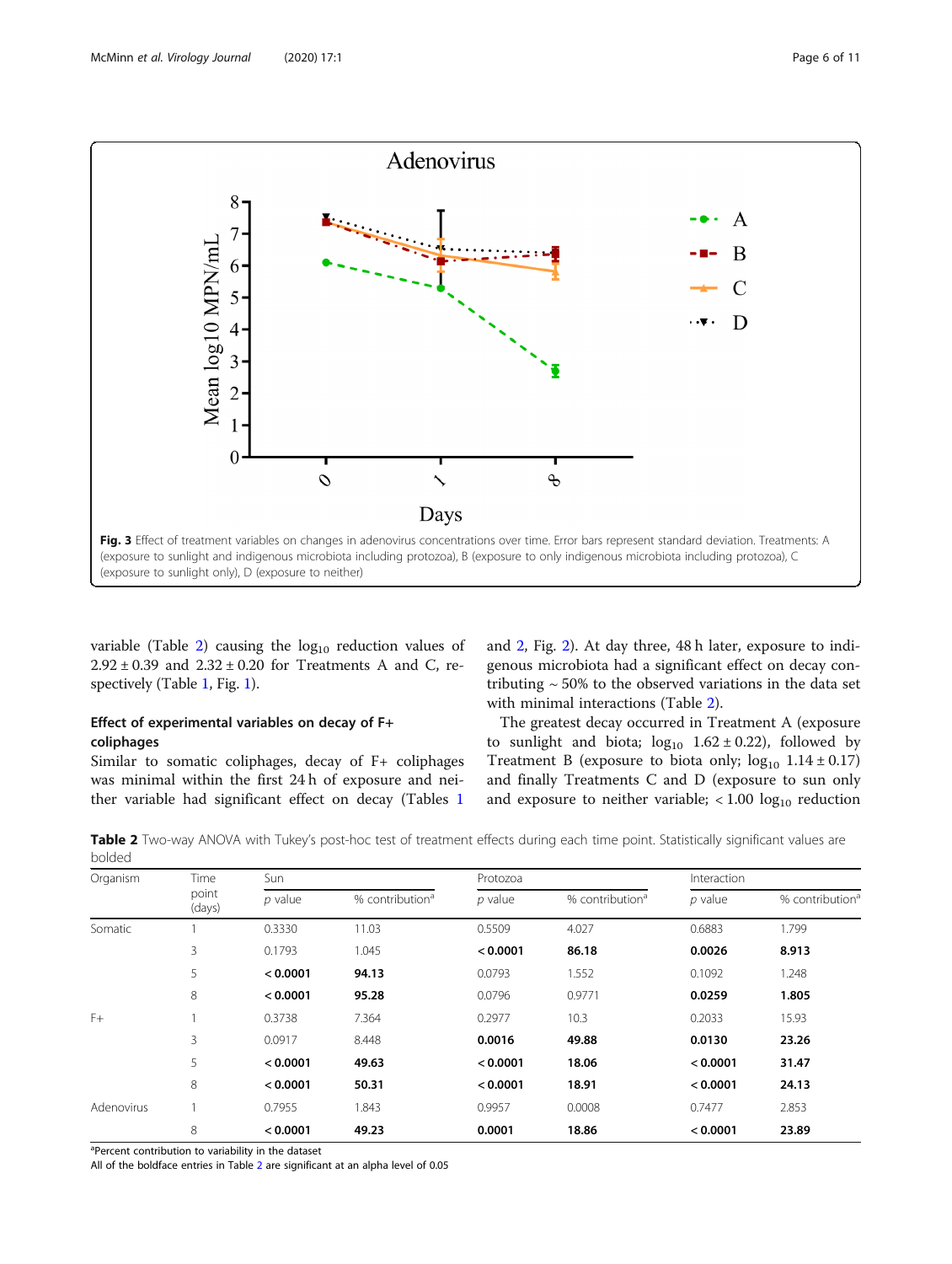each) (Table [1,](#page-3-0) Fig. [2\)](#page-4-0). Presence of protozoa continued to significantly affect the decay of F+ coliphages at day five, but its contribution to the variability was less ( $\sim$ 18%). Exposure to sunlight became a dominant significant variable on day five, contributing nearly 50% to the observed variation in the dataset (Table [2](#page-5-0)). Overall, the greatest decay occurred for the treatment containing both, indigenous protozoa and sunlight  $(\log_{10}$  reduction: 3.16 ± 0.11), indicating that the effect of variables was co-dependent (Table [1\)](#page-3-0). During the final time point (day eight), the effect of both variables (as well as their interaction) continued to be statistically significant and their contribution to the decay remained similar to that at day five  $(p = 0.0001;$ Table [2](#page-5-0)). Decay continued to be the most pronounced when F+ coliphage were exposed to both variables ( $log_{10}$  reduction Treatment A:  $4.48 \pm 0.38$ ), followed by exposure to sunlight only  $(log_{10}$  reduction Treatment C:  $1.43 \pm 0.10$ ) while the decay in the remaining two treatments was negligible (Table [1](#page-3-0), Fig. [2](#page-4-0)).

## Effect of experimental variables on decay of infectious adenovirus 2

Although decay data for adenovirus is limited, similar to both coliphages, neither variable had a significant effect on decay within the first 24 h of exposure (Table [2](#page-5-0), Fig. [3\)](#page-5-0). Over the course of 8 days, both sunlight and indigenous microbiota were significant factors contributing to the decay of adenovirus (Table [2,](#page-5-0) Fig. [3\)](#page-5-0). Sunlight was more important variable contributing nearly 50% to the observed variations in the data set, followed by interactions between the variables  $({\sim} 24%)$  and indigenous biota  $({\sim} 19\%)$  (Table [2](#page-5-0)). In sunlight treatments, adenovirus reduction in presence of protozoa (Treatment A) was approximately 2  $log_{10}$  greater compared to the reductions in their absence (Treatment C)  $(3.41 \pm 0.19 \text{ vs }$  $1.54 \pm 0.24$  $1.54 \pm 0.24$ ) (Table 1, Fig. [3](#page-5-0)), whereas the reduction in dark treatments was  $\sim 1 \log_{10}$ .

## **Discussion**

Recent reports indicate that the majority of recreational waterborne illnesses are caused by viral pathogens [[14](#page-8-0)–[17\]](#page-8-0). As a result, routine monitoring of recreational waters with FIB may not adequately represent viral pathogen presence due [[69](#page-9-0)], at least in part, to different decay trends between these two groups [\[18](#page-8-0)]. Coliphages are an attractive alternative because they have similar morphological characteristics to those of many pathogenic viruses suggesting they can better mimic their survival compared to FIB [\[70](#page-9-0), [71\]](#page-9-0). Earlier studies reported that somatic and F+ coliphages were adequate surrogates for fate and transport of poliovirus [\[72](#page-9-0)] and noroviruses [\[73](#page-9-0)], respectively. In this in situ field study we used a SAM to compare the decay

characteristics of somatic and F+ coliphages to that of infectious adenovirus and to evaluate the effect of ambient sunlight and indigenous protozoan communities on their decay.

The effect of ambient sunlight (and associated UV-A and UV-B radiation) on decay of various indicators and pathogens is likely one of the most commonly studied abiotic environmental factors [\[74](#page-9-0)]. Briefly, the damage caused by ambient sunlight can be classified into two categories, direct and indirect based on the mode of action [[75\]](#page-9-0). Direct damage is caused by UV-B and it results in a formation of pyrimidine dimers, while UV-A causes indirect, photooxidative damage which can be exogenous or endogenous depending on the location of free radicals and reactive oxygen species [[75\]](#page-9-0). Earlier studies noted that the decay of infectious adenoviruses exposed to natural and simulated sunlight [[50,](#page-9-0) [76,](#page-9-0) [77](#page-9-0)] was typically greater than their corresponding qPCR signal [[52](#page-9-0), [53](#page-9-0), [78](#page-9-0)] in both marine and freshwaters. Similar findings were observed for infectious somatic and F+ coliphages  $[44, 50, 66, 76]$  $[44, 50, 66, 76]$  $[44, 50, 66, 76]$  $[44, 50, 66, 76]$  $[44, 50, 66, 76]$  $[44, 50, 66, 76]$  $[44, 50, 66, 76]$  $[44, 50, 66, 76]$ . We also noted a strong influence of ambient sunlight on decay of infectious coliphages and adenovirus 2, especially after 5 days of exposure, although it is worth noting that we used a singular, laboratory propagated strain of adenovirus and that indigenous, environmental strains may exhibit greater resilience [[79](#page-9-0)–[81\]](#page-9-0). Furthermore, the effect of ambient sunlight was more pronounced for somatic coliphages, compared to F+ coliphages and adenoviruses. This is consistent with previous studies [[50,](#page-9-0) [66,](#page-9-0) [76](#page-9-0), [82](#page-9-0)] reporting a greater susceptibility of somatic coliphages to sunlight compared to other viral groups. While exposure to both UV-A and UV-B spectrum is detrimental, earlier studies investigating the mechanism of sunlight action, suggest that indirect, photooxidative damage may be the primary mechanism for adenovirus and F+ coliphages [\[44](#page-9-0), [51](#page-9-0), [76](#page-9-0)], while direct damage caused by UV-B is the dominant mechanism for somatic coliphages [[44,](#page-9-0) [76\]](#page-9-0). However, additional controlled, laboratory based mechanistic studies are needed to confirm that the greater susceptibility of somatic coliphages, as compared to F+ coliphages and adenoviruses, to sunlight is due to differential decay modes of action.

Ciliates and heterotrophic nanoflagellates are effective grazers in the water column [\[83\]](#page-9-0) and an important part of microbial food webs in many different aquatic habitats  $[84]$  $[84]$  $[84]$ . The abundance of these two groups in oligomesotrophic waters, such as William H. Harsha Lake is typically estimated to be between  $10^2$  and  $10^4$  cells per mL [\[85](#page-9-0), [86\]](#page-9-0). While the effects of protozoan predation have been demonstrated for FIB and other bacteria in field studies [\[54](#page-9-0)–[56,](#page-9-0) [66\]](#page-9-0), the role biotic interactions play in decay of viruses is rarely explored. Laboratory feeding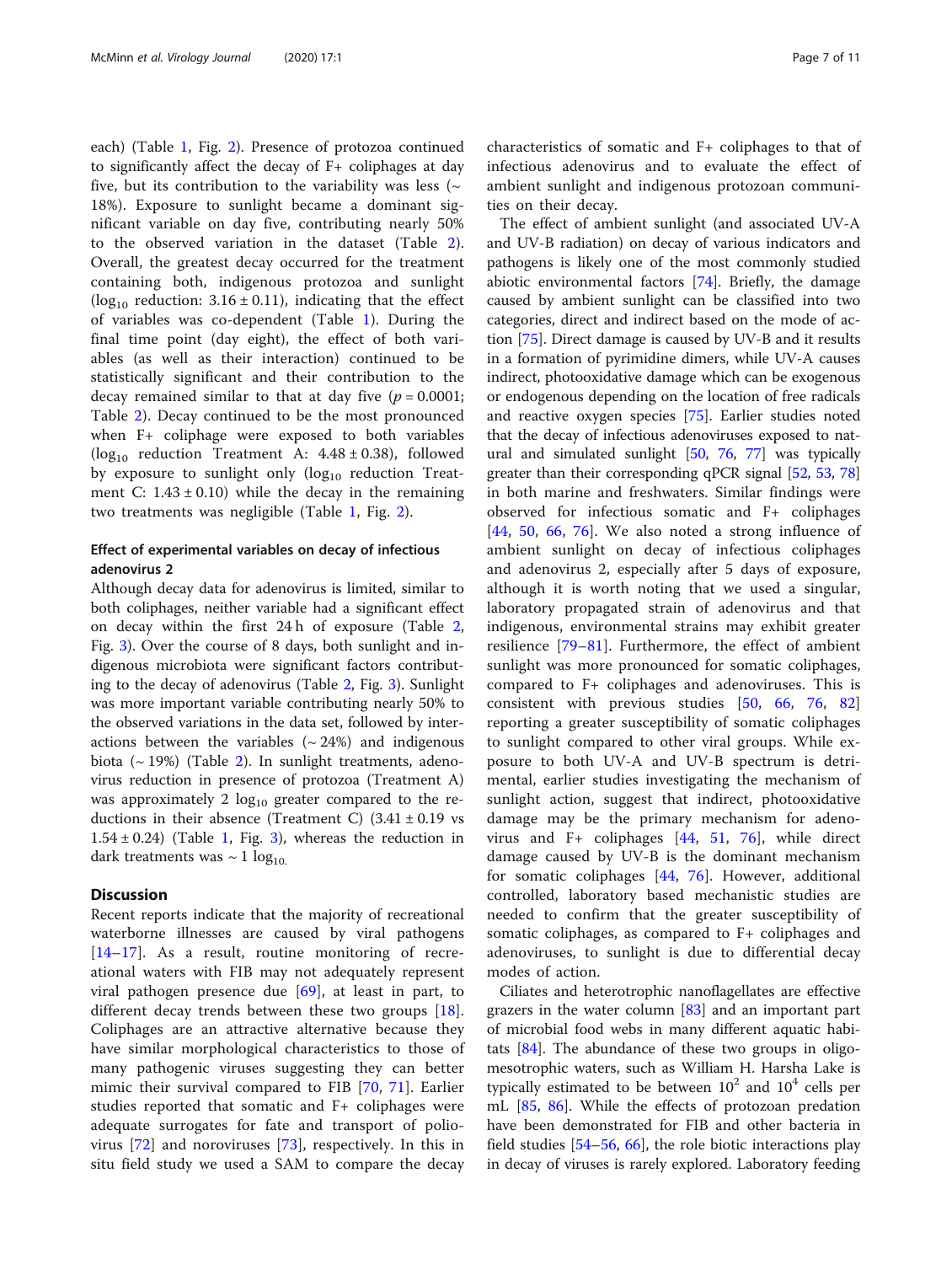experiments demonstrated uptake of various adenoviruses (serotypes 2, 11 and 41) by ciliate Euplotes octocar-inatus [\[87](#page-9-0)] and a free-living amoeba, Acanthamoeba castellanii [[88\]](#page-10-0), as well as adsorption of adenovirus 2 on the surface of wild ciliates isolated from active sludges of a wastewater treatment plant [[87](#page-9-0)]. However, direct immunofluorescent antibody techniques were used to detect adenoviruses inside and on the surface of the protozoan cells [[87](#page-9-0), [88\]](#page-10-0) and it is unclear whether the viruses were infectious. Laboratory decay studies conducted in the dark and in the absence of indigenous microbiota (autoclaved ground and river water) noted extended persistence of infectious adenovirus 2 and 41 [[89,](#page-10-0) [90\]](#page-10-0), but the faster decay of infectious poliovirus type 1 was noted in the presence of indigenous microbiota (compared to autoclaved controls) [\[91](#page-10-0)], suggesting that indigenous microbiota play an important role in the decay of infectious viruses.

Like adenovirus laboratory feeding experiments, a recent report demonstrated macropinocytosis and digestion of T4 coliphage in food vacuoles of ciliate Tetrahymena ther-mophila [[92\]](#page-10-0), suggesting that active virophagy by protozoans in environmental waters may be an important mechanism for viral attenuation. Similarly, ingestion by suspension feeding heterotrophic flagellates Thaumatomonas coloniensis and Salpingoeca spp. (rather than adsorption) was demonstrated for MS2 coliphage in groundwater [[93](#page-10-0)]. Furthermore, some studies suggest that MS2 coliphage may be a source of nutrients for predatory protozoa [\[93](#page-10-0), [94](#page-10-0)], further supporting the notion that predation may be an important biotic factor influencing viral decay. The limited number of field studies suggest that the removal of enterophages (bacteriophages infecting Enterococcus faecalis) [\[95\]](#page-10-0) and F+ coliphages [\[96\]](#page-10-0) is greater in unamended lake and river waters compared to the filtered and/or autoclaved controls, but decay of latter group appears to be subgroup specific [[96](#page-10-0)]. However, a marine water in situ study showed a minimal effect of indigenous microbiota on decay of somatic and F+ coliphages, as well as GB-124 bacteriophage infecting Bacteroides fragilis [[66](#page-9-0)], suggesting that the effect of protozoan communities on viral decay may be influenced by water type (fresh versus marine).

We observed a significant reduction of infectious adenovirus 2 and both coliphage groups (although it was more pronounced for the F+ compared to somatic coliphage) in the presence of indigenous protozoa and under the influence of ambient sunlight. This was especially pronounced after 3 to 5 days of exposure to indigenous protozoan communities, a trend that is consistent with the time required for freshwater protozoan communities to adjust to the influx of prey organisms [[97](#page-10-0)–[99\]](#page-10-0). This finding suggests that indigenous protozoa likely plays an important role in the decay of infectious viruses (indicators and pathogens alike), especially in freshwater habitats and in conjunction with ambient sunlight, although the magnitude of that effect is influenced by the time point and the viral target. Future studies are needed to clarify the nature of ecological interactions between protozoans and viruses and to better characterize the interplay between sunlight irradiation and impact of indigenous protozoa on viral decay.

## Conclusions

In summary, our results indicate that both somatic and F+ coliphages decay at similar rates to infectious adenoviruses in a freshwater aquatic habitat. This finding implies that their persistence in environmental waters could be similar and that coliphages may be suitable surrogates for adenovirus decay in these systems. Furthermore, while we show that the exposure to ambient sunlight plays an important role in viral decay, its effect was especially pronounced with somatic coliphages, suggesting that the mechanism of action may differ among the viruses studied. Lastly, our data suggests that protozoans play an important role in the decay of somatic and F+ coliphages and infectious adenoviruses in aquatic environments. While controlled laboratory-based studies can provide important insights into the effect of environmental factors on decay, additional field studies closely mimicking natural conditions are warranted to better characterize the interactions between indigenous protozoan communities and infectious viral pathogens and indicators.

#### Abbreviations

ANOVA: Analysis of variance; ATCC: American type culture collection; CPE: Cytopathic effects; DAL: Double agar layer; DMEM: Dulbecco's minimum essential medium; EBSS: Earle's balanced salt solution; FIB: Fecal indicator bacteria; MPN: Most probable number; PBS: Phosphate buffered saline; SAM: Submersible aquatic mesocosm; TSA: Tryptic soy agar; UV: Ultraviolet

#### Acknowledgements

Authors would like to thank US Army Corps of Engineers, Louisville District, for access to William H. Harsha lake field site.

#### Disclaimer

The United States Environmental Protection Agency through its Office of Research and Development funded and managed the research described here. It has been subjected to Agency's administrative review and approved for publication. The views expressed in this article are those of the author(s) and do not necessarily represent the views or policies of the U.S. Environmental Protection Agency. Mention of trade names or commercial products does not constitute endorsement or recommendation for use.

#### Authors' contributions

Study design (AK, BRM, ERR), field work (AK, BRM, ERR), laboratory work (AK, BRM, ERR, EMH), data analyses (AK), manuscript preparation (AK, BRM), final manuscript proof-reading and editing (AK, BRM, ERR, EMH). All authors read and approved the final manuscript.

#### Funding

All funding was received through EPA Safe and Sustainable Water Resources (SSWR, task 3.02a).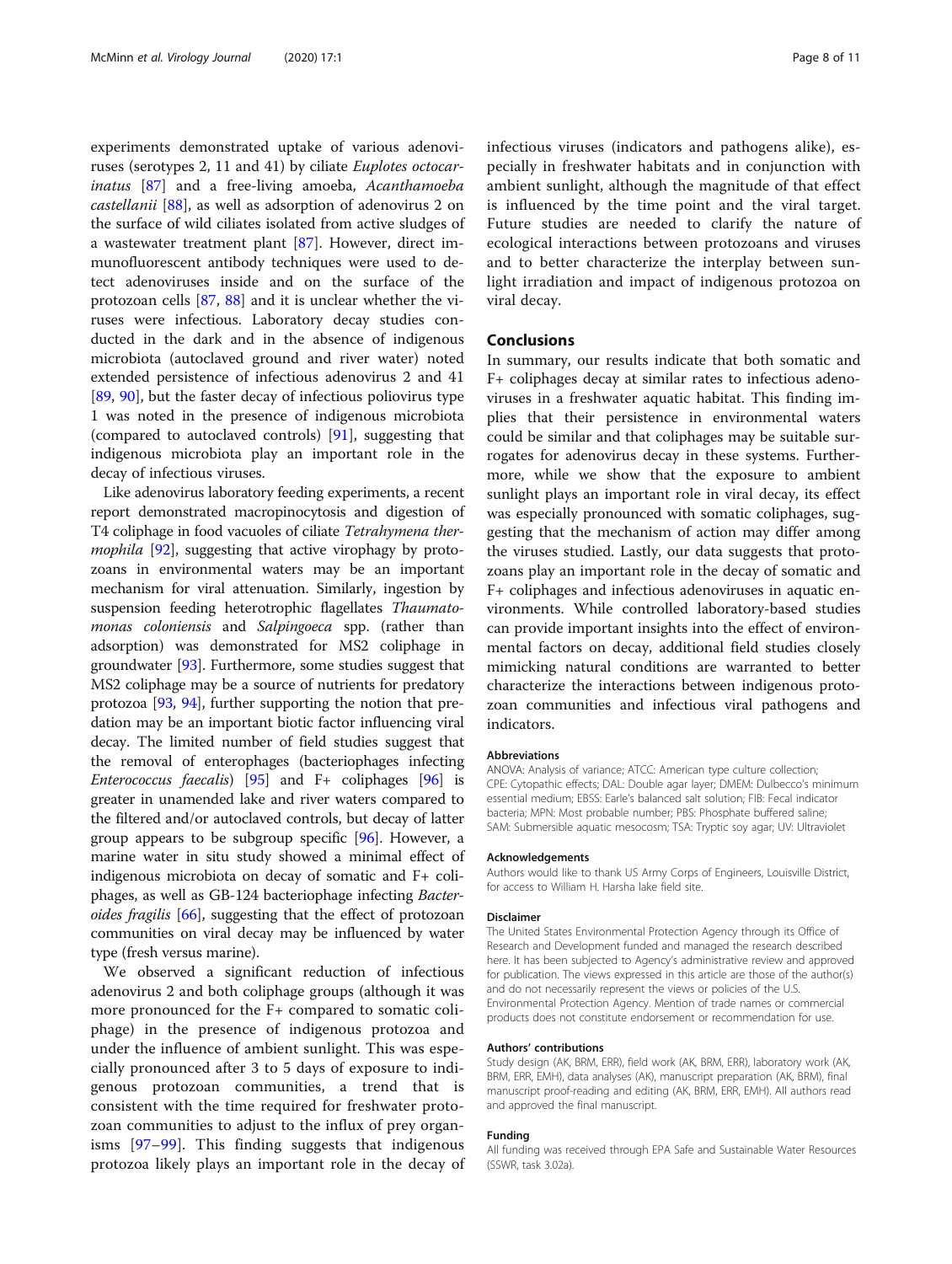#### <span id="page-8-0"></span>Availability of data and materials

Data can be found on EPA ScienceHub website ([https://catalog.data.gov/](https://catalog.data.gov/harvest/epa-sciencehub) [harvest/epa-sciencehub](https://catalog.data.gov/harvest/epa-sciencehub)).

Ethics approval and consent to participate Not applicable.

#### Consent for publication

Not applicable.

#### Competing interests

The authors declare that they have no competing interests.

#### Received: 23 July 2019 Accepted: 17 December 2019 Published online: 06 January 2020

#### References

- 1. Flint SJ, Enquist LW, Racaniello VR, Skalka AM. Principles of Virology, 3rd edition, Volume I: Molecular Biology. Washington, D.C.: ASM Press; 2009.
- 2. Casjens SR, Hendrix RW. Bacteriophage lambda: Early pioneer and still relevant. Virology. 2015;479-480:310–30.
- 3. Lobocka M, Szybalski WT. Advances in virus research, Bacteriophages PART B. New York: Elsevier; 2012.
- 4. Wang M, Xiong W, Liu P, Xie X, Zeng J, Sun Y, Zeng Z. Metagenomic Insights Into the Contribution of Phages to Antibiotic Resistance in Water Samples Related to Swine Feedlot Wastewater Treatment. Front Microbiol. 2018;9:2474.
- 5. Wang M, Liu P, Zhou Q, Tao W, Sun Y, Zeng Z. Estimating the contribution of bacteriophage to the dissemination of antibiotic resistance genes in pig feces. Environ Pollut. 2018;238:291–8.
- 6. Ross J, Topp E. Abundance of Antibiotic Resistance Genes in Bacteriophage following Soil Fertilization with Dairy Manure or Municipal Biosolids, and Evidence for Potential Transduction. Appl Environ Microbiol. 2015;81:7905–13.
- 7. Lekunberri I, Villagrasa M, Balcazar JL, Borrego CM. Contribution of bacteriophage and plasmid DNA to the mobilization of antibiotic resistance genes in a river receiving treated wastewater discharges. Sci Total Environ. 2017;601-602:206–9.
- 8. United States Environmental Protection Agency. Review of coliphages as possible indicators of fecal contamination for ambient water quality. Washington, D.C; 2015.
- 9. North Carolina Environmental Quality. North Carolina Adm. Code 15A NCAC 2U Reclaimed Water. Raleigh: North Carolina Department of Environment and Natural Resources; 2011.
- 10. Queensland Government Environmental Protection Agency. Queensland Water Recycling Guidelines. Brisbane; 2005.
- 11. United States Environmental Protection Agency. National Primary Drinking Water Regulations: Groundwater rule. Final Rule; 40 CFR Parts 9, 141 and 142, Federal Register, vol. 71. Washington, D.C; 2006. p. 216.
- 12. United States Environmental Protection Agency. 2016 Coliphage Experts Workshop: Discussion Topics and Findings. Washington, D.C; 2016.
- 13. King AMQ, Adams MJ, Carstens EB, Lefkowitz WJ. Virus Taxonomy: Classification and Nomenclature of Viruses. Ninth Report of the International Committee on Taxonomy of Viruses. London: Elsevier Academic Press; 2011.
- 14. Sinclair RG, Jones EL, Gerba CP. Viruses in recreational water-borne disease outbreaks: a review. J Appl Microbiol. 2009;107:1769–80.
- 15. Graciaa DS, Cope JR, Roberts VA, Cikesh BL, Kahler AM, Vigar M, Hilborn ED, Wade TJ, Backer LC, Montgomery SP, Evan Secor W, Hill VR, Beach MJ, Fullerton KE, Yoder JS, Hlavsa MC. Outbreaks Associated with Untreated Recreational Water - United States, 2000-2014. Am J Transplant. 2018;18: 2083–7.
- 16. Guzman-Herrador B, Carlander A, Ethelberg S, Freiesleben de Blasio B, Kuusi M, Lund V, Lofdahl M, MacDonald E, Nichols G, Schonning C, Sudre B, Tronnberg L, Vold L, Semenza JC, Nygard K. Waterborne outbreaks in the Nordic countries, 1998 to 2012. Euro Surveill. 2015;20:24.
- 17. Hlavsa MC, Roberts VA, Kahler AM, Hilborn ED, Mecher TR, Beach MJ, Wade TJ, Yoder JS, Centers for Disease C, Prevention. Outbreaks of Illness Associated with Recreational Water--United States, 2011-2012. MMWR Morb Mortal Wkly Rep. 2015;64:668–72.
- 18. McMinn BR, Ashbolt NJ, Korajkic A. Bacteriophages as indicators of faecal pollution and enteric virus removal. Lett Appl Microbiol. 2017;65:11–26.
- 19. Ahmed W, Gyawali P, Sidhu JP, Toze S. Relative inactivation of faecal indicator bacteria and sewage markers in freshwater and seawater microcosms. Lett Appl Microbiol. 2014;59:348–54.
- 20. Characklis GW, Dilts MJ, Simmons OD 3rd, Likirdopulos CA, Krometis LA, Sobsey MD. Microbial partitioning to settleable particles in stormwater. Water Res. 2005;39:1773–82.
- 21. Cho KH, Pachepsky YA, Oliver DM, Muirhead RW, Park Y, Quilliam RS, Shelton DR. Modeling fate and transport of fecally-derived microorganisms at the watershed scale: State of the science and future opportunities. Water Res. 2016;100:38–56.
- 22. Ferguson C, Husman AMD, Altavilla N, Deere D, Ashbolt N. Fate and transport of surface water pathogens in watersheds. Crit Rev Environ Sci Technol. 2003;33:299–361.
- 23. Gantzer C, Gillerman L, Kuznetsov M, Oron G. Adsorption and survival of faecal coliforms, somatic coliphages and F-specific RNA phages in soil irrigated with wastewater. Water Sci Technol. 2001;43:117–24.
- 24. Lucena F, Duran AE, Moron A, Calderon E, Campos C, Gantzer C, Skraber S, Jofre J. Reduction of bacterial indicators and bacteriophages infecting faecal bacteria in primary and secondary wastewater treatments. J Appl Microbiol. 2004;97:1069–76.
- 25. Ottoson J, Norstrom A, Dalhammar G. Removal of micro-organisms in a small-scale hydroponics wastewater treatment system. Lett Appl Microbiol. 2005;40:443–7.
- 26. Aw TG, Gin KYH. Environmental surveillance and molecular characterization of human enteric viruses in tropical urban wastewaters. J Appl Microbiol. 2010;109:716–30.
- 27. Lodder WJ, de Roda Husman AM. Presence of noroviruses and other enteric viruses in sewage and surface waters in The Netherlands. Appl Environ Microbiol. 2005;71:1453–61.
- 28. Tree JA, Adams MR, Lees DN. Chlorination of indicator bacteria and viruses in primary sewage effluent. Appl Environ Microbiol. 2003;69:2038–43.
- 29. Duran AE, Muniesa M, Moce-Llivina L, Campos C, Jofre J, Lucena F. Usefulness of different groups of bacteriophages as model micro-organisms for evaluating chlorination. J Appl Microbiol. 2003;95:29–37.
- 30. Gehr R, Wagner M, Veerasubramanian P, Payment P. Disinfection efficiency of peracetic acid, UV and ozone after enhanced primary treatment of municipal wastewater. Water Res. 2003;37:4573–86.
- 31. Harwood VJ, Levine AD, Scott TM, Chivukula V, Lukasik J, Farrah SR, Rose JB. Validity of the indicator organism paradigm for pathogen reduction in reclaimed water and public health protection. Appl Environ Microbiol. 2005; 71:3163–70.
- 32. Tree JA, Adams MR, Lees DN. Disinfection of feline calicivirus (a surrogate for Norovirus) in wastewaters. J Appl Microbiol. 2005;98:155–62.
- 33. Boehm AB, Yamahara KM, Love DC, Peterson BM, McNeill K, Nelson KL. Covariation and photoinactivation of traditional and novel indicator organisms and human viruses at a sewage-impacted marine beach. Environ Sci Technol. 2009;43:8046–52.
- 34. Marie V, Lin J. Viruses in the environment presence and diversity of bacteriophage and enteric virus populations in the Umhlangane River, Durban, South Africa. J Water Health. 2017;15:966–81.
- 35. Verani M, Federigi I, Donzelli G, Cioni L, Carducci A. Human adenoviruses as waterborne index pathogens and their use for Quantitative Microbial Risk Assessment. Sci Total Environ. 2019;651:1469–75.
- 36. Espinosa AC, Arias CF, Sanchez-Colon S, Mazari-Hiriart M. Comparative study of enteric viruses, coliphages and indicator bacteria for evaluating water quality in a tropical high-altitude system. Environ Health. 2009;8:49.
- 37. Jiang S, Noble R, Chu W. Human adenoviruses and coliphages in urban runoff-impacted coastal waters of Southern California. Appl Environ Microbiol. 2001;67:179–84.
- Moce-Llivina L, Lucena F, Jofre J. Enteroviruses and bacteriophages in bathing waters. Appl Environ Microbiol. 2005;71:6838–44.
- 39. Ballester NA, Fontaine JH, Margolin AB. Occurrence and correlations between coliphages and anthropogenic viruses in the Massachusetts Bay using enrichment and ICC-nPCR. J Water Health. 2005;3:59–68.
- 40. Meschke JS, Sobsey MD. Comparative reduction of Norwalk virus, poliovirus type 1, F+ RNA coliphage MS2 and Escherichia coli in miniature soil columns. Water Sci Technol. 2003;47:85–90.
- 41. Fong TT, Lipp EK. Enteric viruses of humans and animals in aquatic environments: health risks, detection, and potential water quality assessment tools. Microbiol Mol Biol Rev. 2005;69:357–71.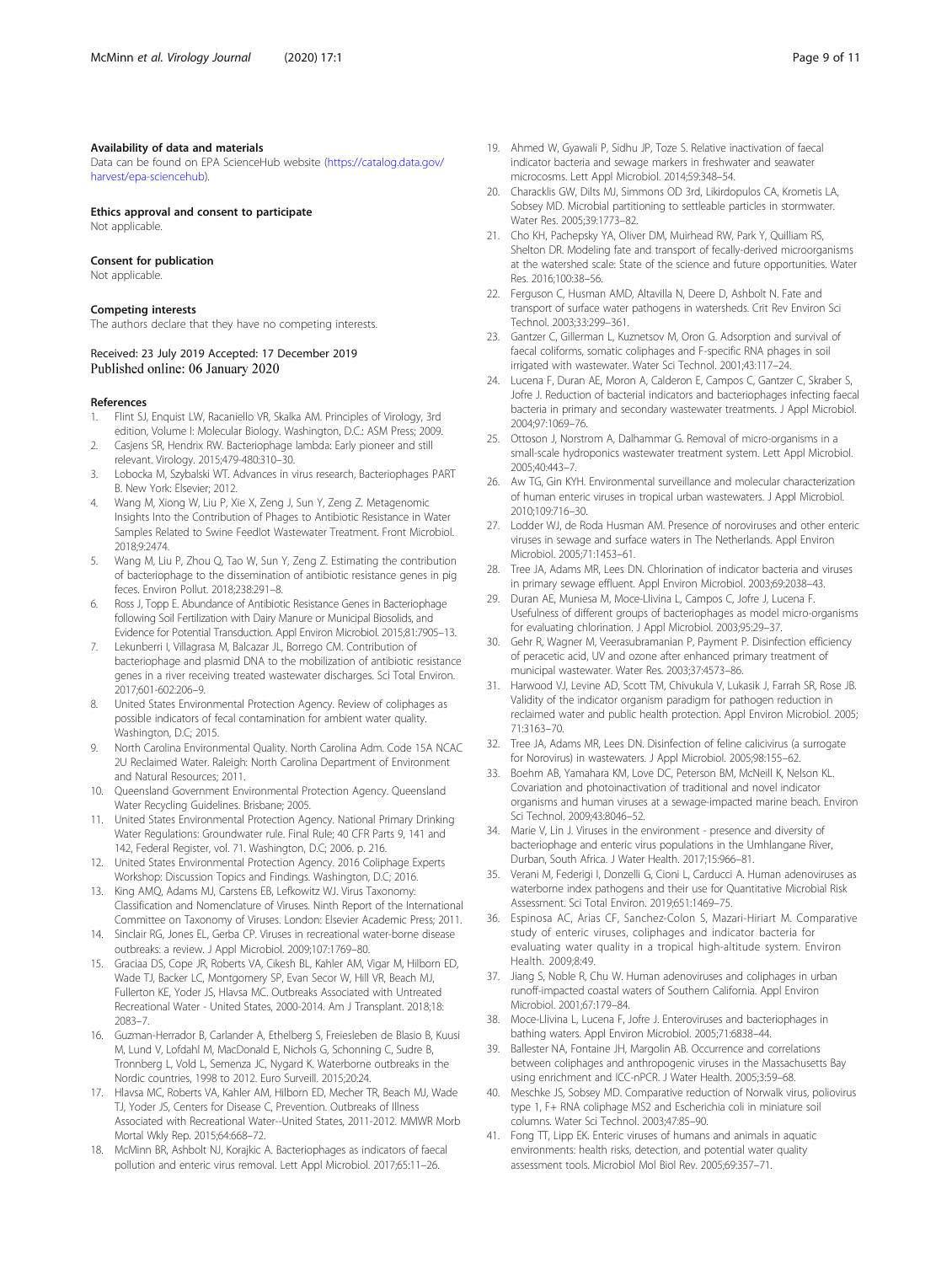- <span id="page-9-0"></span>42. Allwood PB, Malik YS, Maherchandani S, Hedberg CW, Goyal SM. Effect of temperature on the survival of F-specific RNA coliphage, feline calicivirus, and Escherichia coli in chlorinated water. Int J Environ Res Public Health. 2005;2:442–6.
- 43. Romero OC, Straub AP, Kohn T, Nguyen TH. Role of temperature and Suwannee River natural organic matter on inactivation kinetics of rotavirus and bacteriophage MS2 by solar irradiation. Environ Sci Technol. 2011;45: 10385–93.
- 44. Sinton LW, Hall CH, Lynch PA, Davies-Colley RJ. Sunlight inactivation of fecal indicator bacteria and bacteriophages from waste stabilization pond effluent in fresh and saline waters. Appl Environ Microbiol. 2002;68:1122–31.
- 45. Jeanneau L, Solecki O, Wery N, Jarde E, Gourmelon M, Communal PY, Jadas-Hecart A, Caprais MP, Gruau G, Pourcher AM. Relative decay of fecal indicator bacteria and human-associated markers: a microcosm study simulating wastewater input into seawater and freshwater. Environ Sci Technol. 2012;46:2375–82.
- 46. Hurst CJ, Gerba CP. Stability of simian rotavirus in fresh and estuarine water. Appl Environ Microbiol. 1980;39:1–5.
- 47. Noble RT, Lee IM, Schiff KC. Inactivation of indicator micro-organisms from various sources of faecal contamination in seawater and freshwater. J Appl Microbiol. 2004;96:464–72.
- 48. Sinton LW, Finlay RK, Lynch PA. Sunlight inactivation of fecal bacteriophages and bacteria in sewage-polluted seawater. Appl Environ Microbiol. 1999;65:3605–13.
- 49. Sokolova E, Astrom J, Pettersson TJ, Bergstedt O, Hermansson M. Decay of Bacteroidales genetic markers in relation to traditional fecal indicators for water quality modeling of drinking water sources. Environ Sci Technol. 2012;46:892–900.
- 50. Love DC, Silverman A, Nelson KL. Human virus and bacteriophage inactivation in clear water by simulated sunlight compared to bacteriophage inactivation at a southern California beach. Environ Sci Technol. 2010;44:6965–70.
- 51. Silverman AI, Peterson BM, Boehm AB, McNeill K, Nelson KL. Sunlight inactivation of human viruses and bacteriophages in coastal waters containing natural photosensitizers. Environ Sci Technol. 2013;47:1870–8.
- 52. Bae S, Wuertz S. Survival of host-associated bacteroidales cells and their relationship with Enterococcus spp., Campylobacter jejuni, Salmonella enterica serovar Typhimurium, and adenovirus in freshwater microcosms as measured by propidium monoazide-quantitative PCR. Appl Environ Microbiol. 2012;78:922–32.
- 53. Ogorzaly L, Bertrand I, Paris M, Maul A, Gantzer C. Occurrence, survival, and persistence of human adenoviruses and F-specific RNA phages in raw groundwater. Appl Environ Microbiol. 2010;76:8019–25.
- 54. Korajkic A, McMinn BR, Shanks OC, Sivaganesan M, Fout GS, Ashbolt NJ. Biotic interactions and sunlight affect persistence of fecal indicator bacteria and microbial source tracking genetic markers in the upper Mississippi river. Appl Environ Microbiol. 2014;80:3952–61.
- 55. Korajkic A, Wanjugi P, Harwood VJ. Indigenous microbiota and habitat influence Escherichia coli survival more than sunlight in simulated aquatic environments. Appl Environ Microbiol. 2013;79:5329–37.
- 56. Wanjugi P, Harwood VJ. The influence of predation and competition on the survival of commensal and pathogenic fecal bacteria in aquatic habitats. Environ Microbiol. 2013;15:517–26.
- 57. Wanjugi P, Harwood VJ. Protozoan predation is differentially affected by motility of enteric pathogens in water vs. sediments. Microb Ecol. 2014;68:751–60.
- 58. Oemcke DJ, Hans van Leeuwen J. Ozonation of the marine dinoflagellate alga Amphidinium sp.--implications for ballast water disinfection. Water Res. 2005;39:5119–25.
- 59. Doblin MA, Dobbs FC. Setting a size-exclusion limit to remove toxic dinoflagellate cysts from ships' ballast water. Mar Pollut Bull. 2006;52:259–63.
- 60. Batani G, Perez G, de la Escalera GM, Piccini C, Fazi S. Competition and protist predation are important regulators of riverine bacterial community composition and size distribution. J Freshw Ecol. 2016;31:609–23.
- 61. Worsfold NT, Warren PH, Petchey OL. Context-dependent effects of predator removal from experimental microcosm communities. Oikos. 2009;118:1319–26.
- 62. Suttle CA, Chen F. Mechanisms and rates of decay of marine viruses in seawater. Appl Environ Microbiol. 1992;58:3721–9.
- 63. Korajkic A, McMinn BR, Ashbolt NJ, Sivaganesan M, Harwood VJ, Shanks OC. Extended persistence of general and cattle-associated fecal indicators in marine and freshwater environment. Sci Total Environ. 2019;650:1292–302.
- 64. Korajkic A, Parfrey LW, McMinn BR, Baeza YV, VanTeuren W, Knight R, Shanks OC. Changes in bacterial and eukaryotic communities during sewage decomposition in Mississippi river water. Water Res. 2015;69:30–9.
- 65. Korajkic A, McMinn BR, Harwood VJ, Shanks OC, Fout GS, Ashbolt NJ. Differential decay of enterococci and Escherichia coli originating from two fecal pollution sources. Appl Environ Microbiol. 2013;79:2488–92.
- 66. Wanjugi P, Sivaganesan M, Korajkic A, Kelty CA, McMinn B, Ulrich R, Harwood VJ, Shanks OC. Differential decomposition of bacterial and viral fecal indicators in common human pollution types. Water Res. 2016;105:591–601.
- 67. Adams MH. Bacteriophages. New York: Interscience Publishers; 1959.
- 68. Cashdollar JL, Huff E, Ryu H, Grimm AC. The influence of incubation time on adenovirus quantitation in A549 cells by most probable number. J Virol Methods. 2016;237:200–3.
- 69. Korajkic A, McMinn BR, Harwood VJ. Relationships between Microbial Indicators and Pathogens in Recreational Water Settings. Int J Environ Res Public Health. 2018;15:12.
- 70. Payment P, Plante R, Cejka P. Removal of indicator bacteria, human enteric viruses, Giardia cysts, and Cryptosporidium oocysts at a large wastewater primary treatment facility. Can J Microbiol. 2001;47:188–93.
- 71. Payment P, Locas A. Pathogens in water: value and limits of correlation with microbial indicators. Ground Water. 2011;49:4–11.
- 72. Skraber S, Gassilloud B, Schwartzbrod L, Gantzer C. Survival of infectious Poliovirus-1 in river water compared to the persistence of somatic coliphages, thermotolerant coliforms and Poliovirus-1 genome. Water Res. 2004;38:2927–33.
- 73. Bae J, Schwab KJ. Evaluation of murine norovirus, feline calicivirus, poliovirus, and MS2 as surrogates for human norovirus in a model of viral persistence in surface water and groundwater. Appl Environ Microbiol. 2008; 74:477–84.
- 74. Korajkic A, Wanjugi P, Brooks L, Cao Y, Harwood VJ. Persistence and Decay of Fecal Microbiota in Aquatic Habitats. Microbiol Mol Biol Rev. 2019;83: e00005–19.
- 75. Nelson KL, Boehm AB, Davies-Colley RJ, Dodd MC, Kohn T, Linden KG, Liu YY, Maraccini PA, McNeill K, Mitch WA, Nguyen TH, Parker KM, Rodriguez RA, Sassoubre LM, Silverman AI, Wigginton KR, Zepp RG. Sunlight-mediated inactivation of health-relevant microorganisms in water: a review of mechanisms and modeling approaches. Environ Sci Processes Impacts. 2018;20:1089–122.
- 76. Mattle MJ, Vione D, Kohn T. Conceptual model and experimental framework to determine the contributions of direct and indirect photoreactions to the solar disinfection of MS2, phiX174, and adenovirus. Environ Sci Technol. 2015;49:334–42.
- 77. Elmahdy MEI, Magri ME, Garcia LA, Fongaro G, Barardi CRM. Microcosm environment models for studying the stability of adenovirus and murine norovirus in water and sediment. Int J Hyg Environ Health. 2018;221:734–41.
- 78. Liang L, Goh SGA, Gin KYH. Decay kinetics of microbial source tracking (MST) markers and human adenovirus under the effects of sunlight and salinity. Sci Total Environ. 2017;574:165–75.
- 79. Ravva SV, Sarreal CZ. Persistence of F-Specific RNA Coliphages in Surface Waters from a Produce Production Region along the Central Coast of California. PLoS One. 2016;11:e0146623.
- 80. Brion GM, Meschke JS, Sobsey MD. F-specific RNA coliphages: occurrence, types, and survival in natural waters. Water Res. 2002;36:2419–25.
- 81. Balleste E, Blanch AR. Persistence of Bacteroides species populations in a river as measured by molecular and culture techniques. Appl Environ Microbiol. 2010;76:7608–16.
- 82. Wu J, Cao Y, Young B, Yuen Y, Jiang S, Melendez D, Griffith JF, Stewart JR. Decay of Coliphages in Sewage-Contaminated Freshwater: Uncertainty and Seasonal Effects. Environ Sci Technol. 2016;50:11593–601.
- 83. Zhang J, Ormala-Odegrip AM, Mappes J, Laakso J. Top-down effects of a lytic bacteriophage and protozoa on bacteria in aqueous and biofilm phases. Ecol Evol. 2014;4:4444–53.
- 84. Pernthaler J. Predation on prokaryotes in the water column and its ecological implications. Nat Rev Microbiol. 2005;3:537–46.
- 85. Muller H. The relative importance of different ciliate taxa in the pelagic food web of lake constance. Microb Ecol. 1989;18:261–73.
- 86. Boenigk J, Arndt H. Bacterivory by heterotrophic flagellates: community structure and feeding strategies. Antonie Van Leeuwenhoek. 2002;81:465–80.
- 87. Battistini R, Marcucci E, Verani M, Di Giuseppe G, Dini F, Carducci A. Ciliateadenovirus interactions in experimental co-cultures of Euplotes octocarinatus and in wastewater environment. Eur J Protistol. 2013;49:381–8.